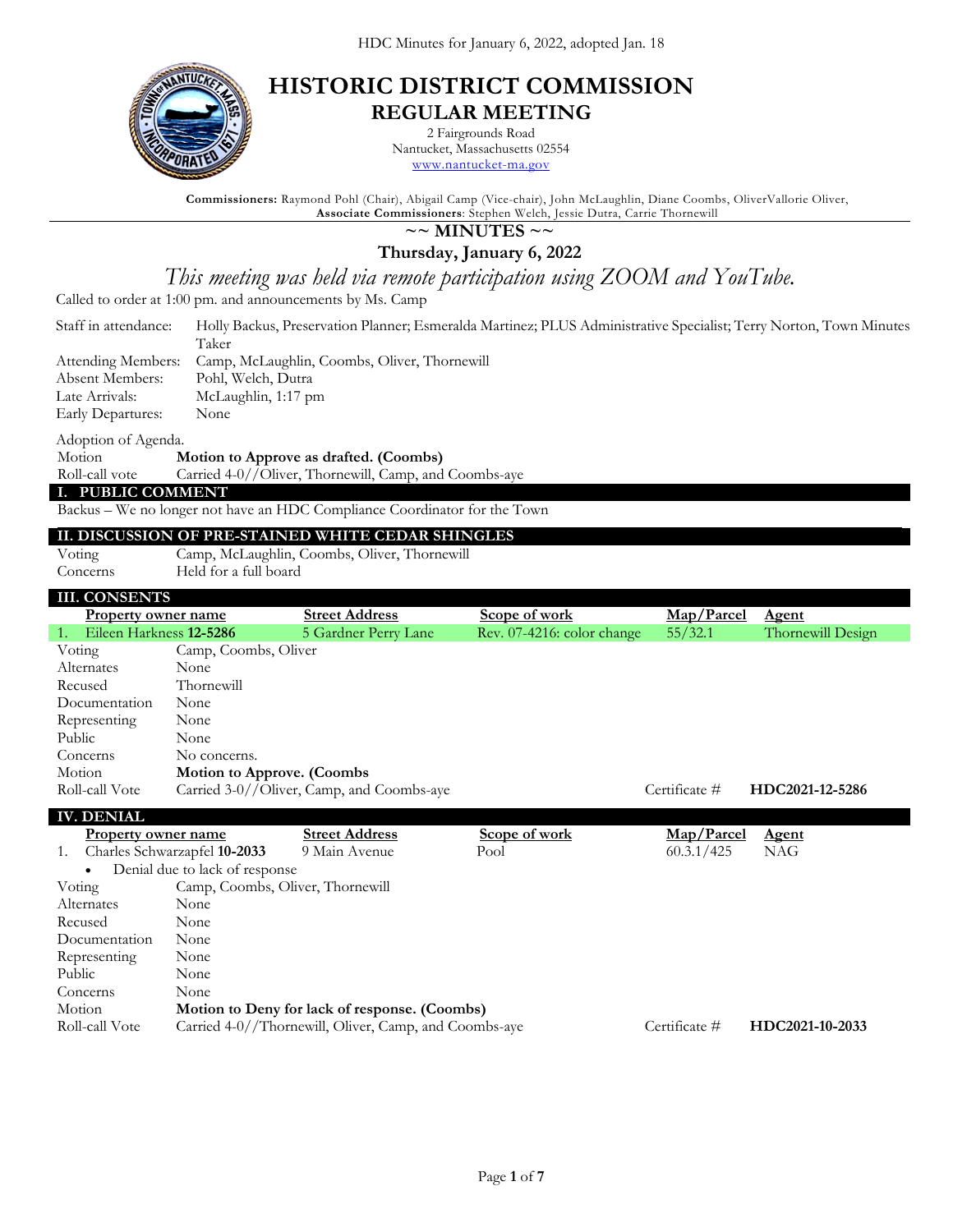| HDC Minutes for January 6, 2022, adopted Jan. 18 |                                   |                                                                    |                                                                                                                                        |               |                    |  |
|--------------------------------------------------|-----------------------------------|--------------------------------------------------------------------|----------------------------------------------------------------------------------------------------------------------------------------|---------------|--------------------|--|
|                                                  | <b>V. NEW BUSINESS 12/07/2021</b> |                                                                    |                                                                                                                                        |               |                    |  |
| <b>Property owner name</b>                       |                                   | <b>Street Address</b>                                              | Scope of work                                                                                                                          | Map/Parcel    | Agent              |  |
| Rose R.T. 11-5107 (OB)<br>1.                     |                                   | 28 India Street                                                    | Spa                                                                                                                                    | 42.3.4/8      | Jardins Int.       |  |
| Voting                                           |                                   | Camp, Coombs, Oliver, Thornewill                                   |                                                                                                                                        |               |                    |  |
| Alternates                                       | None                              |                                                                    |                                                                                                                                        |               |                    |  |
| Recused                                          | None                              |                                                                    |                                                                                                                                        |               |                    |  |
| Documentation                                    | None                              |                                                                    |                                                                                                                                        |               |                    |  |
| Representing                                     | None                              |                                                                    |                                                                                                                                        |               |                    |  |
| Public                                           | None                              |                                                                    |                                                                                                                                        |               |                    |  |
| Concerns (5:07)                                  | Not opened at this time.          |                                                                    |                                                                                                                                        |               |                    |  |
| Motion                                           |                                   | Motion to Hold for representation. (Coombs)                        |                                                                                                                                        |               |                    |  |
| Roll-call Vote                                   |                                   | Carried 4-0//Oliver Thornewill, Camp, and Coombs-aye               |                                                                                                                                        | Certificate # |                    |  |
| 2.                                               | Jim & Karen Poole 11-5232         | 43 Main Street                                                     | Fence                                                                                                                                  | 73/18         | <b>Brent Young</b> |  |
| Voting                                           | Camp, Coombs, Thornewill          |                                                                    |                                                                                                                                        |               |                    |  |
| Alternates                                       | None                              |                                                                    |                                                                                                                                        |               |                    |  |
| Recused                                          | Oliver                            |                                                                    |                                                                                                                                        |               |                    |  |
| Documentation                                    |                                   |                                                                    | Landscape design plans, site plan, photos, historical documents, and advisory comments.                                                |               |                    |  |
| Representing                                     | <b>Brent Young</b>                |                                                                    |                                                                                                                                        |               |                    |  |
|                                                  | Val Oliver                        |                                                                    |                                                                                                                                        |               |                    |  |
| Public                                           | None                              |                                                                    |                                                                                                                                        |               |                    |  |
| Concerns $(1:09)$                                |                                   |                                                                    | <b>Young</b> – Presented project. He had suggested they do a wire fence between a double row of hedge.                                 |               |                    |  |
|                                                  |                                   |                                                                    | <b>Backus</b> – SAB did not look at this. This is just outside the old historic district (OHD) in 'Sconset; it will be seen especially |               |                    |  |
|                                                  | in the winter.                    |                                                                    |                                                                                                                                        |               |                    |  |
|                                                  |                                   | Oliver - Mr. Young's pictures of the hedge were taken in November. |                                                                                                                                        |               |                    |  |
|                                                  |                                   |                                                                    | <b>Thornewill</b> – This type is fence, 5&1, isn't found in 'Sconset; it should be natural to weather and of a type found in           |               |                    |  |
|                                                  |                                   |                                                                    | 'Sconset. Suggested 40" Type II picket. She'd be okay with double privet and embedded wire.                                            |               |                    |  |
|                                                  |                                   |                                                                    | <b>Coombs</b> – Agrees that a 6' fence is inappropriate on Main Street in 'Sconset. Privet doesn't give protection in the winter.      |               |                    |  |
|                                                  |                                   |                                                                    | This should be a picket fence natural to weather behind the hedge. She's okay with the wire in privet.                                 |               |                    |  |
|                                                  |                                   |                                                                    | <b>Camp</b> – She could approve a different type of fence. Double privet with wire is a different story.                               |               |                    |  |
| Motion                                           |                                   |                                                                    | Motion to Approve through staff with a double privet hedge with wire between as shown on the landscape plan                            |               |                    |  |
|                                                  |                                   | and screening maintained in perpetuity. (Coombs)                   |                                                                                                                                        |               |                    |  |
| Roll-call Vote                                   |                                   | Carried 3-0//Thornewill, Camp, and Coombs-aye                      |                                                                                                                                        | Certificate # | HDC2021-11-5232    |  |
| 3. Anthony Noto 11-5270                          |                                   |                                                                    |                                                                                                                                        |               |                    |  |
|                                                  |                                   |                                                                    |                                                                                                                                        |               |                    |  |
|                                                  |                                   | 10 Lincoln Avenue                                                  | Addition & renovation                                                                                                                  | 30/184        | Emeritus           |  |
| Voting                                           |                                   | Camp, Coombs, Oliver, Thornewill                                   |                                                                                                                                        |               |                    |  |
| Alternates                                       | None                              |                                                                    |                                                                                                                                        |               |                    |  |
| Recused                                          | None                              |                                                                    |                                                                                                                                        |               |                    |  |
| Documentation                                    | None                              |                                                                    |                                                                                                                                        |               |                    |  |
| Representing                                     | None                              |                                                                    |                                                                                                                                        |               |                    |  |
| Public                                           | None                              |                                                                    |                                                                                                                                        |               |                    |  |
| Concerns (1:17)                                  |                                   |                                                                    | Backus - Mr. MacEachern has asked his projects be held for a full board.                                                               |               |                    |  |
| Motion                                           |                                   | Motion to Hold for Tuesday, January 11th. (Coombs)                 |                                                                                                                                        |               |                    |  |
| Roll-call Vote                                   |                                   | Carried 4-0//Thornewill, Oliver, Camp, and Coombs-aye              |                                                                                                                                        | Certificate # |                    |  |
| 4.                                               | 450 Green Park LLC 11-5272        | 2 Stone Alley                                                      | Adtn/Alter/foundation                                                                                                                  | 42.3.1/102    | Emeritus           |  |
| Voting                                           |                                   | Camp, Coombs, Oliver, Thornewill                                   |                                                                                                                                        |               |                    |  |
| Alternates                                       | None                              |                                                                    |                                                                                                                                        |               |                    |  |
| Recused<br>Documentation                         | None<br>None                      |                                                                    |                                                                                                                                        |               |                    |  |

Representing None Public None Concerns (5:10) Not opened at this time.<br>Motion **Motion to Hold for Tu** Motion **Motion to Hold for Tuesday, January 11th. (Coombs)**<br>Roll-call Vote Carried 4-0// Thornewill, Oliver, Camp, and Coombs-ay Carried 4-0// Thornewill, Oliver, Camp, and Coombs-aye Certificate #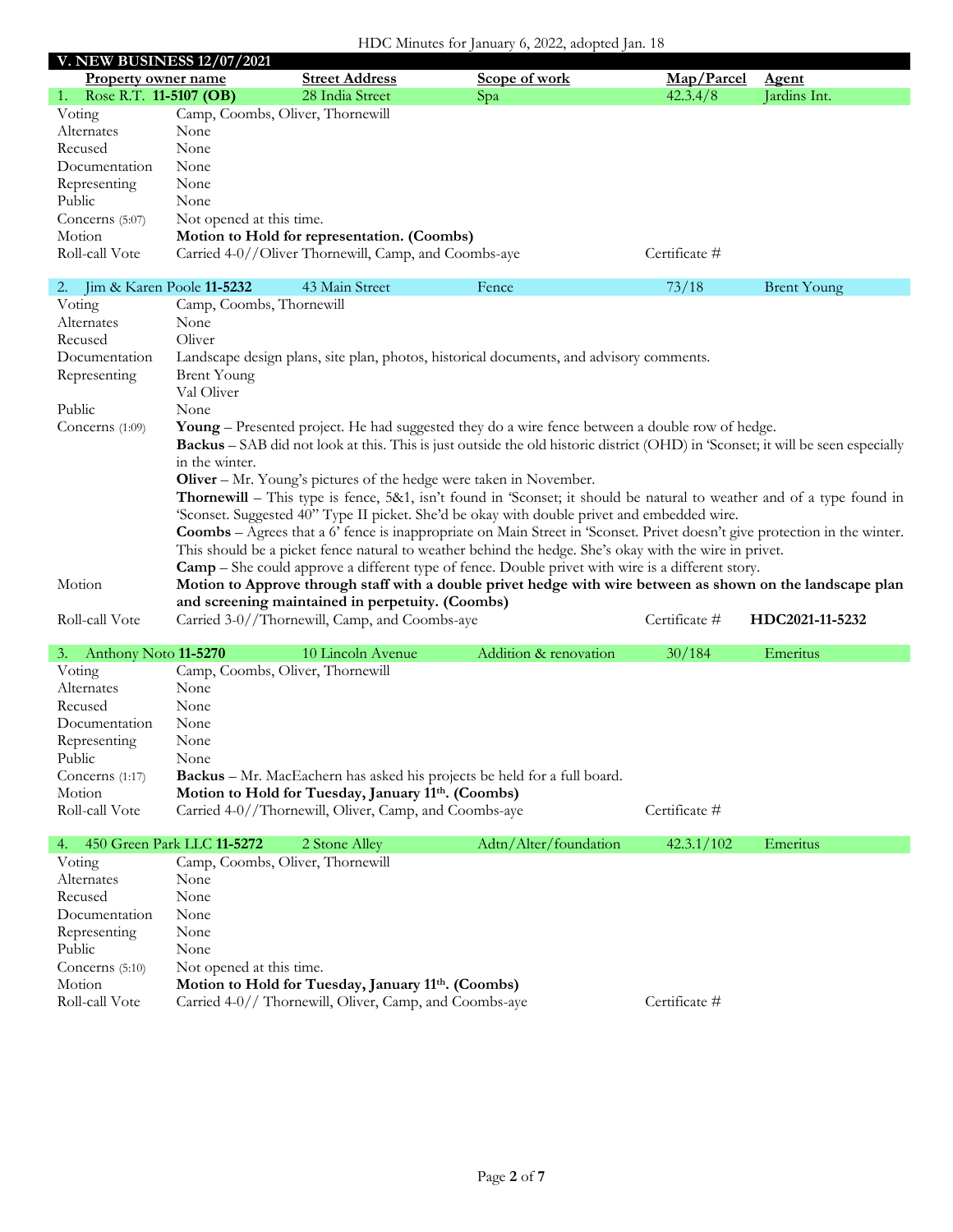# HDC Minutes for January 6, 2022, adopted Jan. 18

| <b>VI. OLD BUSINESS 12/14/2021</b> |                          |                                                                 |                                                                                                 |               |              |
|------------------------------------|--------------------------|-----------------------------------------------------------------|-------------------------------------------------------------------------------------------------|---------------|--------------|
| Property owner name                |                          | <b>Street Address</b>                                           | Scope of work                                                                                   | Map/Parcel    | <b>Agent</b> |
| 23 Broad St, LLC                   |                          | 23 Broad Street                                                 | Fenestration & addition                                                                         | 42.4.2/77     | Emeritus     |
| Voting                             |                          | Coombs, McLaughlin, Oliver, Thornewill                          |                                                                                                 |               |              |
| Alternates                         | Welch, Dutra             |                                                                 |                                                                                                 |               |              |
| Recused                            |                          |                                                                 |                                                                                                 |               |              |
| Documentation                      |                          |                                                                 | Architectural elevation plans, site plan, photos, historic documentation, and advisory comments |               |              |
| Representing                       |                          | Matt MacEachern, Emeritus Development                           |                                                                                                 |               |              |
| Public                             |                          |                                                                 |                                                                                                 |               |              |
| Concerns $(5:14)$                  | Not opened at this time. |                                                                 |                                                                                                 |               |              |
| Motion                             |                          | Motion to Hold for Tuesday, January 11 <sup>th</sup> . (Coombs) |                                                                                                 |               |              |
| Roll-call Vote                     |                          | Carried 4-0//Thornewill, Oliver, Camp, and Coombs-aye           |                                                                                                 | Certificate # |              |

### **VII. NEW BUSINESS 12/21/2021**

| <b>Property owner name</b>               |                             | <b>Street Address</b>                                                 | Scope of work                                                                                                                          | Map/Parcel    | <b>Agent</b>     |
|------------------------------------------|-----------------------------|-----------------------------------------------------------------------|----------------------------------------------------------------------------------------------------------------------------------------|---------------|------------------|
| Andrew Sievers 12-5305<br>1 <sup>1</sup> |                             | 12 Codfish Park                                                       | New shed                                                                                                                               | 73.2.4/9      | Salt Spray Sheds |
| Voting                                   |                             | Camp, McLaughlin, Coombs, Oliver, Thornewill                          |                                                                                                                                        |               |                  |
| Alternates                               | None                        |                                                                       |                                                                                                                                        |               |                  |
| Recused                                  | None                        |                                                                       |                                                                                                                                        |               |                  |
| Documentation                            |                             |                                                                       | Architectural elevation plans, site plan, photos, historical documents, and advisory comments.                                         |               |                  |
| Representing                             | Andrew Sievers, owner       |                                                                       |                                                                                                                                        |               |                  |
| Public                                   | None                        |                                                                       |                                                                                                                                        |               |                  |
| Concerns $(5:15)$                        |                             | Sievers – Presented project; the main house was put in place in 2006. |                                                                                                                                        |               |                  |
|                                          |                             |                                                                       | Backus - The main house is circa 1906. Read SAB comments: height should come down; concerned about number of                           |               |                  |
|                                          |                             | horizontal battens and strap hinges. She agrees with SAB.             |                                                                                                                                        |               |                  |
|                                          |                             |                                                                       | <b>Oliver</b> – Where this is tucked in, it will be relatively unseen. The concern isn't the height but proportions. If the roof pitch |               |                  |
|                                          |                             | goes to 9/12, that would bring the height down sufficiently.          |                                                                                                                                        |               |                  |
|                                          |                             |                                                                       | <b>Coombs</b> – It should come down; dropping the pitch would work. Agrees with SAB about the door strap hinges.                       |               |                  |
|                                          |                             |                                                                       | McLaughlin – Agrees with dropping the roof pitch. The plans describe double 15-light doors, which are inappropriate.                   |               |                  |
|                                          | <b>Thornewill</b> – Agrees. |                                                                       |                                                                                                                                        |               |                  |
| Motion                                   |                             |                                                                       | Motion to Approve through staff with the roof pitch changed to 9/12 to bring the height down and the simple                            |               |                  |
|                                          |                             | doors as recommended by SAB. (Coombs)                                 |                                                                                                                                        |               |                  |
| Roll-call Vote                           |                             | Carried 5-0//McLaughlin, Thornewill, Oliver, Camp, and Coombs-aye     |                                                                                                                                        | Certificate # | HDC2021-12-5305  |
|                                          |                             |                                                                       |                                                                                                                                        |               |                  |
| 3 Beaver St, LLC <b>12-5316</b><br>2.    |                             | <b>3A Beaver Street</b>                                               | Dormers, raise foundation                                                                                                              | 55.1.4/97     | Polly Walldorf   |
| Voting                                   |                             | Camp, McLaughlin, Coombs, Oliver, Thornewill                          |                                                                                                                                        |               |                  |
| Alternates                               | None                        |                                                                       |                                                                                                                                        |               |                  |

| Alternates        | None                                                              |               |  |
|-------------------|-------------------------------------------------------------------|---------------|--|
| Recused           | None                                                              |               |  |
| Documentation     | None                                                              |               |  |
| Representing      | None                                                              |               |  |
| Public            | None                                                              |               |  |
| Concerns $(1:33)$ | <b>Martinez</b> – It is requested this be held for Tuesday.       |               |  |
|                   | Not opened at this time.                                          |               |  |
| Motion            | Motion to Hold for Tuesday, January 11. (Coombs)                  |               |  |
| Roll-call Vote    | Carried 5-0//McLaughlin, Oliver, Thornewill, Camp, and Coombs-aye | Certificate # |  |
|                   |                                                                   |               |  |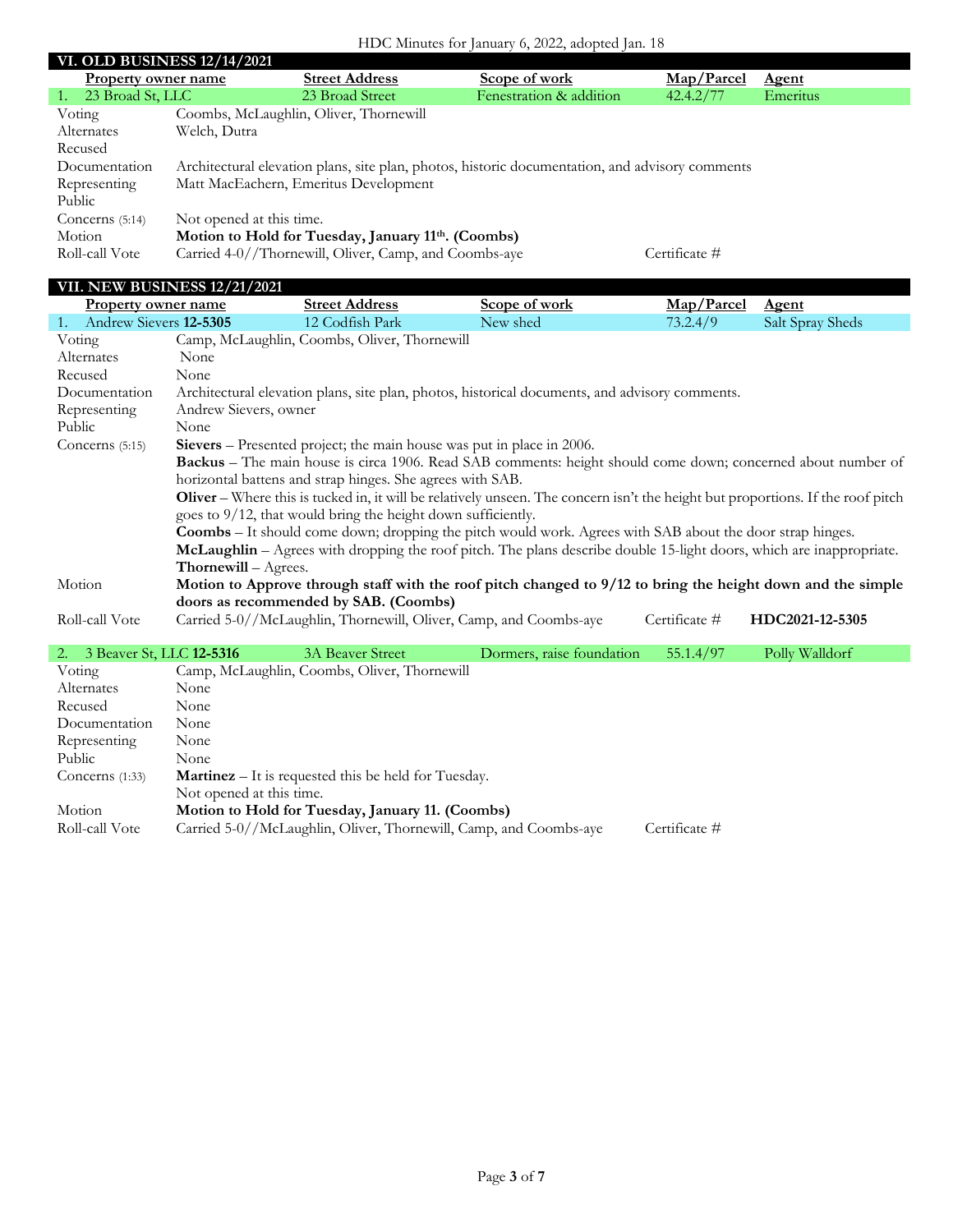| 3. Jim & Cindy Henrich 12-5354 |                                 | 37 Fair Street                                                        | Roof & fenest. changes                                                                                                         | 42.3.2/212    | Emeritus |
|--------------------------------|---------------------------------|-----------------------------------------------------------------------|--------------------------------------------------------------------------------------------------------------------------------|---------------|----------|
| Voting                         |                                 | Camp, McLaughlin, Coombs, Oliver, Thornewill                          |                                                                                                                                |               |          |
| Alternates                     | None                            |                                                                       |                                                                                                                                |               |          |
| Recused                        | None                            |                                                                       |                                                                                                                                |               |          |
| Documentation                  |                                 |                                                                       | Architectural elevation plans, site plan, photos, historical documents, and advisory comments.                                 |               |          |
| Representing                   |                                 | Matt MacEachern, Emeritus Development                                 |                                                                                                                                |               |          |
| Public                         | None                            |                                                                       |                                                                                                                                |               |          |
| Concerns (1:34)                | MacEachern - Presented project. |                                                                       |                                                                                                                                |               |          |
|                                |                                 |                                                                       | Backus - Circa 1820 Typical Nantucket individually significant. Addition was approved in August 2021. HSAB hasn't              |               |          |
|                                |                                 |                                                                       | had a chance to look at this, and they should. HDC approved the natural-to-weather roof walk, now they are asking for          |               |          |
|                                |                                 |                                                                       | the skirt to be white. Basement access should blend in with the new deck. Concerned about removal of the basement              |               |          |
|                                |                                 |                                                                       | doors, in lieu of windows, on the south elevation; the doors are a typical treatment. The basement access is most              |               |          |
|                                |                                 |                                                                       | appropriate on the rear; doesn't understand if the second access on the north. North elevation, a window is missing one        |               |          |
|                                |                                 |                                                                       | of its shutters. West elevation, is missing a set of shutters. South elevation should remain as previously approved. Mr.       |               |          |
|                                |                                 |                                                                       | Rowland said the side basement access is inappropriate; the roof walk skirt should not be painted; fenestration change to      |               |          |
|                                |                                 | double ganged on the north elevation is inappropriate.                |                                                                                                                                |               |          |
|                                |                                 | McLaughlin - The west elevation is visible from Darling Street.       |                                                                                                                                |               |          |
|                                |                                 |                                                                       | <b>Coombs</b> – Asked why the building is being raised (new foundation); should go back to the same height. Agrees this should |               |          |
|                                |                                 |                                                                       | go to HSAB. North elevation, position of the shutters is haphazard; prefer the single window; the triple ganged windows        |               |          |
|                                | should remain as approved.      |                                                                       |                                                                                                                                |               |          |
|                                |                                 |                                                                       | Oliver - The south rear stairway should be tucked against the building; if it stays sticking out, it should be screened. North |               |          |
|                                |                                 | elevation cellar stairs are atypical; it should be better integrated. |                                                                                                                                |               |          |
|                                |                                 |                                                                       | Thornewill – The roof walk half skirt shouldn't be painted. North elevation double ganged windows don't read correctly.        |               |          |
|                                |                                 | <b>Camp</b> – Agrees with what's been said. This should go to HSAB.   |                                                                                                                                |               |          |
| Motion                         |                                 | Motion to Hold revisions and for HSAB review. (Coombs)                |                                                                                                                                |               |          |
| Roll-call Vote                 |                                 |                                                                       | Carried 5-0//McLaughlin, Oliver, Thornewill, Camp, and Coombs-aye                                                              | Certificate # |          |

| 4.     | John Manera         |                  | 4 Larrabee Lane                                                          | New dwelling                                                                                                         | 55/102.7      | Linda Williams |
|--------|---------------------|------------------|--------------------------------------------------------------------------|----------------------------------------------------------------------------------------------------------------------|---------------|----------------|
| 5.     | Koyote Realty Trust |                  | 4 Hickory Meadow Lane                                                    | Roof walk                                                                                                            | 41/900        | Linda Williams |
| 6.     | 8 North Star NT     |                  | 8 North Star                                                             | Roof walk                                                                                                            | 30/212        | Linda Williams |
|        | Sam Shamoun         |                  | 9 Field Avenue                                                           | New dwelling                                                                                                         | 80/162.1      | Linda Williams |
|        | Voting              |                  | Camp, McLaughlin, Coombs, Oliver, Thornewill                             |                                                                                                                      |               |                |
|        | Alternates          | None             |                                                                          |                                                                                                                      |               |                |
|        | Recused             | None             |                                                                          |                                                                                                                      |               |                |
|        | Documentation       | None             |                                                                          |                                                                                                                      |               |                |
|        | Representing        | None             |                                                                          |                                                                                                                      |               |                |
| Public |                     | None             |                                                                          |                                                                                                                      |               |                |
|        | Concerns $(5:40)$   |                  | <b>Backus</b> – Ms. Williams requested her projects be held for Tuesday. |                                                                                                                      |               |                |
|        |                     |                  | <b>Oliver</b> – These were not in the packet for pre-review.             |                                                                                                                      |               |                |
|        |                     | Not opened.      |                                                                          |                                                                                                                      |               |                |
|        | Motion              |                  |                                                                          | Motion to Hold Ms. Williams projects for Tuesday, January 11 <sup>th</sup> and links made available for commissioner |               |                |
|        |                     | review. (Oliver) |                                                                          |                                                                                                                      |               |                |
|        | Roll-call Vote      |                  | Carried 5-0//McLaughlin, Coombs, Thornewill, Camp, and Oliver-ave        |                                                                                                                      | Certificate # |                |

|                     | <b>VIII. OLD BUSINESS 12/28/2021</b>    |                                                                   |                                                                                                |               |              |
|---------------------|-----------------------------------------|-------------------------------------------------------------------|------------------------------------------------------------------------------------------------|---------------|--------------|
| Property owner name |                                         | <b>Street Address</b>                                             | Scope of work                                                                                  | Map/Parcel    | <b>Agent</b> |
| 1.                  |                                         | 13 Commercial Wf., LLC 09-4749 13 Commercial Wharf                | Revise changes on addition                                                                     | 42.2.4/10     | <b>NAG</b>   |
| Voting              |                                         | Camp, McLaughlin, Coombs, Oliver, Thornewill                      |                                                                                                |               |              |
| Alternates          | None                                    |                                                                   |                                                                                                |               |              |
| Recused             | None                                    |                                                                   |                                                                                                |               |              |
| Documentation       |                                         |                                                                   | Architectural elevation plans, site plan, photos, historical documents, and advisory comments. |               |              |
| Representing        |                                         | Bill McGuire, Nantucket Architectural Group                       |                                                                                                |               |              |
| Public              | None                                    |                                                                   |                                                                                                |               |              |
| Concerns $(1:56)$   | McGuire - asked to hold for full board. |                                                                   |                                                                                                |               |              |
|                     | Not opened at this time.                |                                                                   |                                                                                                |               |              |
| Motion              |                                         | Motion to Hold for Tuesday, January 11 <sup>th</sup> . (Coombs)   |                                                                                                |               |              |
| Roll-call Vote      |                                         | Carried 5-0//McLaughlin, Oliver, Thornewill, Camp, and Coombs-aye |                                                                                                | Certificate # |              |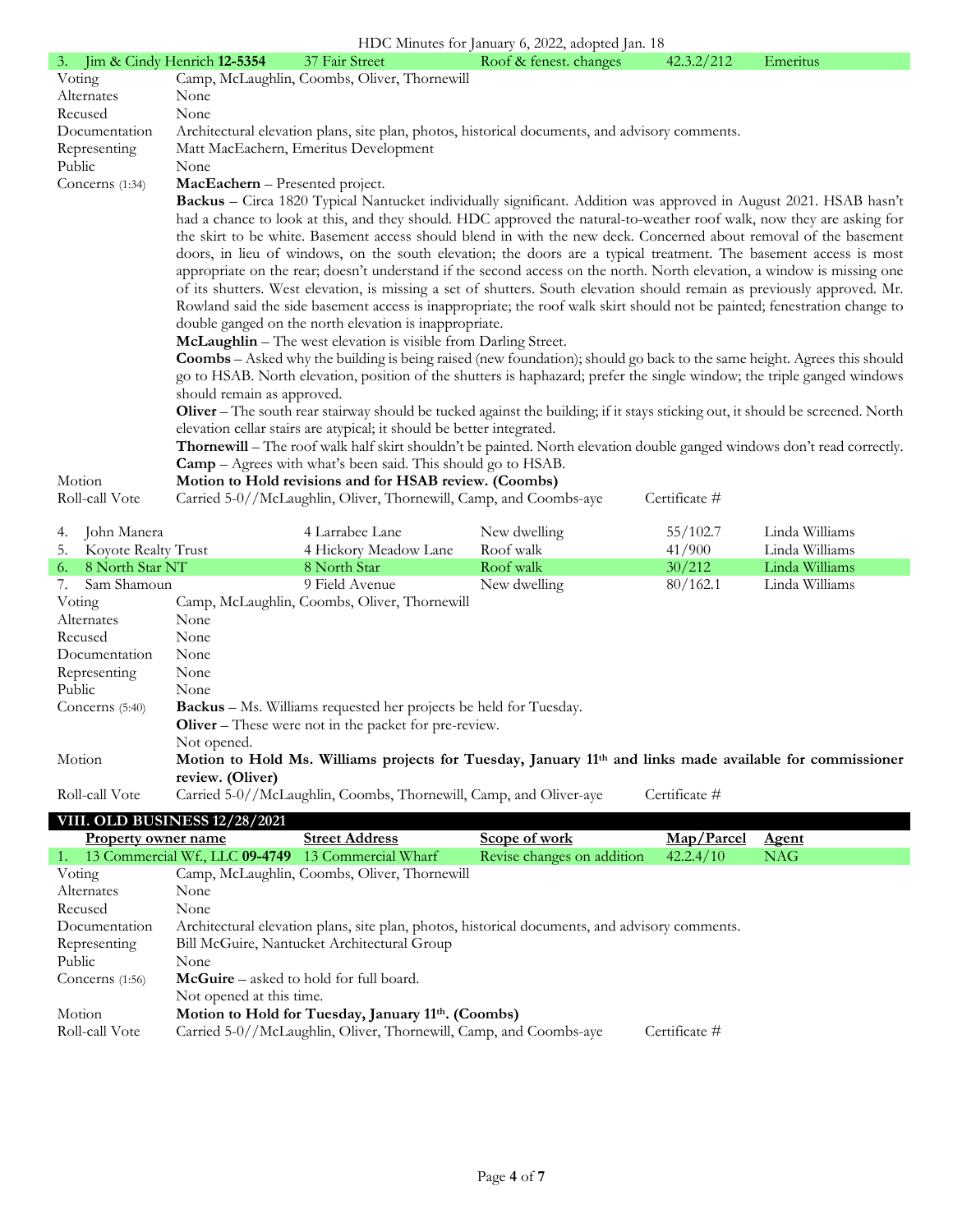|                               |                                    |                                                                                                                                  | HDC Minutes for January 6, 2022, adopted Jan. 18 |               |                             |
|-------------------------------|------------------------------------|----------------------------------------------------------------------------------------------------------------------------------|--------------------------------------------------|---------------|-----------------------------|
| Robert Meyer 10-4866<br>2.    |                                    | 307 Polpis Road                                                                                                                  | New Dwelling                                     | 25/39         | <b>CWA</b>                  |
| 3.                            | Nice to Be Back, LLC 11-5037       | 43 Kendrick Street                                                                                                               | New pool                                         | 76.4.3/31     | <b>CWA</b>                  |
| Voting                        |                                    | Camp, McLaughlin, Coombs, Oliver, Thornewill                                                                                     |                                                  |               |                             |
| Alternates                    | None                               |                                                                                                                                  |                                                  |               |                             |
|                               |                                    |                                                                                                                                  |                                                  |               |                             |
| Recused                       | None                               |                                                                                                                                  |                                                  |               |                             |
| Documentation                 |                                    | Landscape design plans, site plan, and photos.                                                                                   |                                                  |               |                             |
| Representing                  | David Bartsch                      |                                                                                                                                  |                                                  |               |                             |
| Public                        | None                               |                                                                                                                                  |                                                  |               |                             |
| Concerns (6:32)               |                                    | <b>Bartsch</b> – Asked Mr. Webster's project be held.                                                                            |                                                  |               |                             |
| Motion                        |                                    | Motion to Hold at applicant's request. (Coombs)                                                                                  |                                                  |               |                             |
|                               |                                    |                                                                                                                                  |                                                  |               |                             |
| Roll-call Vote                |                                    | Carried 5-0//Oliver, Thornewill, McLaughlin, Camp, and Coombs-aye                                                                |                                                  | Certificate # |                             |
| Kim Wentworth 11-5168<br>4.   |                                    | 14 Lincoln Avenue                                                                                                                | Move & increase pool                             | 30/182        | Mark Cutone                 |
| 5.<br>NIR Retail LLC 11-5041  |                                    | 4 Harbor Square                                                                                                                  | Renovate building                                | 42.2.4/1      | Workshop APD                |
|                               |                                    |                                                                                                                                  |                                                  |               |                             |
| 22 Easton LLC 05-3644<br>6.   |                                    | 22 Easton Street                                                                                                                 | Pool & hardscape                                 | 42.1.1/12     | Ahern Design                |
| Okay Okay House 10-4821<br>7. |                                    | 10 Union Street                                                                                                                  | Parking & patio                                  | 42.3.1/43     | <b>BPC</b> Architecture     |
| 8.                            | Family Ties Ack, LLC 11-5125       | 11 Alliance Lane                                                                                                                 | Pool, court, hardscape                           | 39/24.1       | Atlantic Landscaping        |
| 9.                            | Family Ties Ack, LLC 11-5159       | 11 Alliance Lane                                                                                                                 | New dwelling                                     | 39/24.1       | Studio Ppark                |
|                               | 10. 33 North Mill St., LLC 11-5126 | 7 North Mill Street                                                                                                              | Hardscape                                        | 55.4.4/77     | <b>Atlantic Landscaping</b> |
| Voting                        |                                    | Camp, McLaughlin, Coombs, Oliver, Thornewill                                                                                     |                                                  |               |                             |
| Alternates                    | None                               |                                                                                                                                  |                                                  |               |                             |
|                               |                                    |                                                                                                                                  |                                                  |               |                             |
| Recused                       | None                               |                                                                                                                                  |                                                  |               |                             |
| Documentation                 | None                               |                                                                                                                                  |                                                  |               |                             |
| Representing                  | None                               |                                                                                                                                  |                                                  |               |                             |
| Public                        | None                               |                                                                                                                                  |                                                  |               |                             |
| Concerns (2:02)               | Not opened at this time.           |                                                                                                                                  |                                                  |               |                             |
| Motion                        |                                    | Motion to Hold Items 4-11 for Tuesday January 11th. (Coombs)                                                                     |                                                  |               |                             |
|                               |                                    |                                                                                                                                  |                                                  |               |                             |
| Roll-call Vote                |                                    | Carried 5-0// McLaughlin, Oliver, Thornewill, Camp, and Coombs-aye                                                               |                                                  | Certificate # |                             |
| 11. Brett Fodiman 10-4969     |                                    | 27 Cato Lane                                                                                                                     | Main House                                       | 55/118        | <b>CWA</b>                  |
|                               |                                    |                                                                                                                                  |                                                  |               |                             |
| Voting                        |                                    | Coombs (acting chair), McLaughlin, Oliver, Thornewill                                                                            |                                                  |               |                             |
| Alternates                    | None                               |                                                                                                                                  |                                                  |               |                             |
| Recused                       | None                               |                                                                                                                                  |                                                  |               |                             |
| Documentation                 |                                    | Architectural elevation plans, site plan, and photos.                                                                            |                                                  |               |                             |
| Representing                  |                                    | Chip Webster, Chip Webster Associates                                                                                            |                                                  |               |                             |
| Public                        | None                               |                                                                                                                                  |                                                  |               |                             |
|                               |                                    |                                                                                                                                  |                                                  |               |                             |
| Concerns $(2:03)$             | Webster - Presented project.       |                                                                                                                                  |                                                  |               |                             |
|                               |                                    | <b>Oliver</b> – Appreciates some of the massing changes, especially on the east; however, the eave lines are still all the same, |                                                  |               |                             |
|                               |                                    | doesn't look additive. North elevation, the wing massing is atypical; the details should help it look more additive.             |                                                  |               |                             |
|                               |                                    | <b>Thornewill</b> – Agrees with Ms. Oliver. The front door is on the secondary mass when it should be on the 4-bay section;      |                                                  |               |                             |
|                               |                                    | the secondary mass eave should drop. The drop to 1.5 stories as proposed isn't enough.                                           |                                                  |               |                             |
|                               | McLaughlin - No comments.          |                                                                                                                                  |                                                  |               |                             |
|                               |                                    |                                                                                                                                  |                                                  |               |                             |
|                               |                                    | Coombs - It should have some 1-story massing; with the eaves all the same, it's essentially 2-story. The front door should       |                                                  |               |                             |
|                               |                                    | be in the 4-bay mass. There's plenty of room the telescope down to 1 story.                                                      |                                                  |               |                             |
| Motion                        |                                    | Motion to Hold for revisions. (Oliver)                                                                                           |                                                  |               |                             |
| Roll-call Vote                |                                    |                                                                                                                                  |                                                  |               |                             |
| 12. Brett Fodiman 10-4968     |                                    |                                                                                                                                  |                                                  | Certificate # |                             |
|                               |                                    | Carried 4-0//McLaughlin, Thornewill, Oliver, and Coombs-aye                                                                      |                                                  |               |                             |
|                               |                                    | 27 Cato Lane                                                                                                                     | Guest House                                      | 55/118        | <b>CWA</b>                  |
| Voting                        |                                    | Coombs (acting chair), McLaughlin, Oliver, Thornewill                                                                            |                                                  |               |                             |
| Alternates                    | None                               |                                                                                                                                  |                                                  |               |                             |
| Recused                       | None                               |                                                                                                                                  |                                                  |               |                             |
| Documentation                 |                                    | Architectural elevation plans, site plan, and photos.                                                                            |                                                  |               |                             |
|                               |                                    |                                                                                                                                  |                                                  |               |                             |
| Representing                  |                                    | Chip Webster, Chip Webster Associates                                                                                            |                                                  |               |                             |
| Public                        | None                               |                                                                                                                                  |                                                  |               |                             |
| Concerns (2:12)               |                                    | Webster - Presented project; height is 25'                                                                                       |                                                  |               |                             |
|                               |                                    | McLaughlin - The meeting rails don't align; they should be raised on the west and east elevations. Need to show railings         |                                                  |               |                             |
|                               | around the basement and access.    |                                                                                                                                  |                                                  |               |                             |
|                               |                                    | <b>Thornewill</b> – Reads very flat. The front needs some relief. East elevation, asked how the basement is accessed and if the  |                                                  |               |                             |
|                               |                                    |                                                                                                                                  |                                                  |               |                             |
|                               |                                    | well will have a railing. There should be some change in the fenestration because it reads almost too simple.                    |                                                  |               |                             |
|                               |                                    | Oliver - Agrees with Ms. Thornewill. The site plan shows no retaining or steps to the basement. South and north windows          |                                                  |               |                             |
|                               |                                    | are off enough to be add. West elevation, the front door needs more presences. 25' is overly tall.                               |                                                  |               |                             |
|                               |                                    | <b>Coombs</b> – Almost all windows are ganged. It looks like a hotel. The front door needs more presence. The height should      |                                                  |               |                             |
|                               |                                    | come down to 22'; this looks like a Monopoly house. West elevation, the right side needs a window.                               |                                                  |               |                             |
| Motion                        |                                    | Motion to Hold for revisions. (McLaughlin)                                                                                       |                                                  |               |                             |
| Roll-call Vote                |                                    | Carried 4-0//Oliver, Thornewill, McLaughlin, and Coombs-aye                                                                      |                                                  | Certificate # |                             |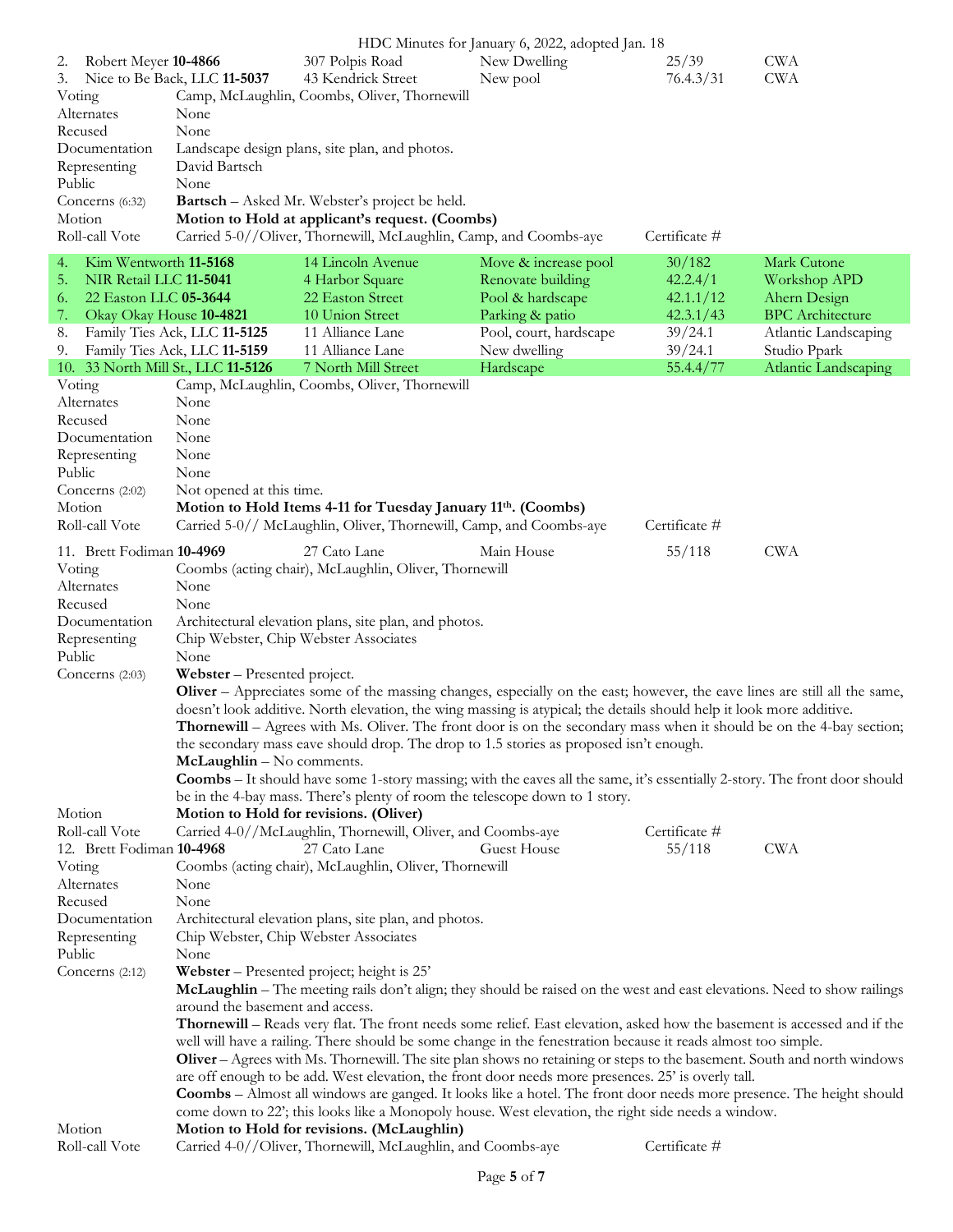|                           |      |                                                              | HDC Minutes for January 6, 2022, adopted Jan. 18 |               |            |
|---------------------------|------|--------------------------------------------------------------|--------------------------------------------------|---------------|------------|
| 13. Brett Fodiman 10-4970 |      | 27 Cato Lane                                                 | Garage                                           | 55/118        | <b>CWA</b> |
| Voting                    |      | Coombs (acting chair), McLaughlin, Oliver, Thornewill        |                                                  |               |            |
| Alternates                | None |                                                              |                                                  |               |            |
| Recused                   | None |                                                              |                                                  |               |            |
| Documentation             |      | Architectural elevation plans, site plan, and photos.        |                                                  |               |            |
| Representing              |      | Chip Webster, Chip Webster Associates                        |                                                  |               |            |
| Public                    | None |                                                              |                                                  |               |            |
| Concerns $(2:20)$         |      | <b>Webster</b> – He'll carry over feedback onto this garage. |                                                  |               |            |
| Motion                    |      | Motion to Hold to track with the main house. (Oliver)        |                                                  |               |            |
| Roll-call Vote            |      | Carried 4-0//Thornewill, McLaughlin, Oliver, and Coombs-aye  |                                                  | Certificate # |            |

#### **IX. NEW BUSINESS 01/04/2022**

| Property owner name       |                                                                                                                         | <b>Street Address</b>                        | Scope of work                                                     | Map/Parcel    | <b>Agent</b>    |
|---------------------------|-------------------------------------------------------------------------------------------------------------------------|----------------------------------------------|-------------------------------------------------------------------|---------------|-----------------|
| Faith Breen 11-5147<br>1. |                                                                                                                         | 19 Broadway Sias                             | Roof change                                                       | 73.1.3/111    | Steven Stockigt |
| Voting                    |                                                                                                                         | Camp, McLaughlin, Coombs, Oliver, Thornewill |                                                                   |               |                 |
| Alternates                | None                                                                                                                    |                                              |                                                                   |               |                 |
| Recused                   | None                                                                                                                    |                                              |                                                                   |               |                 |
| Documentation             | Architectural elevation plans, site plan, photos, historical documents, and advisory comments.                          |                                              |                                                                   |               |                 |
| Representing              | None                                                                                                                    |                                              |                                                                   |               |                 |
| Public                    | None                                                                                                                    |                                              |                                                                   |               |                 |
| Concerns $(2:23)$         | <b>Backus</b> – The January 4 applicants are scheduled for advisory review next Monday.                                 |                                              |                                                                   |               |                 |
|                           | This is going from 3 tab to architectural. This is Willow Harp circa 1760. The application doesn't indicate the roofing |                                              |                                                                   |               |                 |
|                           | material.                                                                                                               |                                              |                                                                   |               |                 |
|                           | Not opened at this time.                                                                                                |                                              |                                                                   |               |                 |
| Motion                    |                                                                                                                         |                                              | Motion to Hold for further information and SAB review. (Coombs)   |               |                 |
| Roll-call Vote            |                                                                                                                         |                                              | Carried 5-0//McLaughlin, Oliver, Thornewill, Camp, and Coombs-aye | Certificate # |                 |

| 2.  | Duane Jones 12-5360               | 21 Meader Street       | Fence                        | 42.2.3/44  | Val Oliver                  |
|-----|-----------------------------------|------------------------|------------------------------|------------|-----------------------------|
| 3.  | Brett Fodiman 12-5374             | 3 Tetawkimo Drive      | New dwelling                 | 53/41      | <b>CWA</b>                  |
| 4.  | John Wolff 12-5385                | 32 Woodbine Road       | New 2 <sup>Nd</sup> dwelling | 80/18      | <b>MCA</b>                  |
| 5.  | Georgi Dimov 12-5383              | 15B Greglen Avenue     | New shed                     | 68/187.1   | Georgi Dimov                |
| 6.  | Grace Hull 12-5397                | 27 Beach Grass Road    | New dwelling                 | 68/380     | Topham Design               |
| 7.  | Terrence Carden 12-5378           | 7 Mayhew Drive         | Alterations                  | 92.4/209   | Permit Plus                 |
| 8.  | Christian Brunet 12-5377          | 4 Quidnet Road         | M.H. alterations             | 20/709     | Permit Plus                 |
| 9.  | Christian Brunet 12-5376          | 4 Quidnet Road         | Cottage alterations          | 20/709     | Permit Plus                 |
| 10. | Galley West LLC 12-5396           | 1 Mothball Avenue      | Move on studio               | 83/424     | Sophie Metz                 |
| 11. | Paul Darrah 12-5393               | 28 N Water Street      | Dormer fenst chng            | 42.4.3/22  | <b>EMDA</b>                 |
|     | 12. Peter Lisi <b>12-5407</b>     | 2 Flintlock Road       | Rev. 05-1012: drmr & wndw    | 75/50      | Shelter <sub>7</sub>        |
|     | 13. Barbara VonDerGorben 12-5388  | 132 Main Street        | Hardscape                    | 42.3.3/45  | Grady Murtagh               |
|     | 14. Brad Henke 12-5409            | 14 Oak Hollow Lane     | Roof top solar               | 56/114     | Cotuit Solar                |
|     | 15. John Barry <b>12-5398</b>     | 22 Eel Point Road      | Demo or move off garage      | 40/45      | Emeritus                    |
| 16. | Don Russell 12-5422               | 14 Brewster Road       | New 3rd dwelling             | 54/236     | Don Russell                 |
|     | 17. LBC Sconset LLC 12-5413       | 9 Hawks Circle         | Hardscape revision           | 74/37.1    | Ahern LLC                   |
|     | 18. Pat Augustine 12-5419         | 13 Woodbury Lane       | Hardscape revision           | 41/549     | Ahern LLC                   |
|     | 19. Eric Savetsky 12-5418         | 12B Oak Hollow         | Pool & hardscape             | 56/128.2   | Ahern LLC                   |
| 20. | 4170 & Down LLC 12-5416           | 107 Tom Nevers Road    | Hardscape                    | 91/26      | Ahern LLC                   |
|     | 21. Johnson Charles Trust 12-5415 | 24 Bassett Road        | Driveway & hardscape         | 26/61      | Ahern LLC                   |
|     | 22. 1 Caroline Way LLC 12-5414    | 1 Caroline Way         | Pool & hardscape             | 82/59      | Ahern LLC                   |
|     | 23. Tallat LLC 12-5423            | 14 Union Street        | Addition & fenestration      | 42.3.2/17  | Meerbergen Designs          |
|     | 24. Tallat LLC 12-5424            | 14 Union Street        | New shed                     | 42.3.2/17  | Meerbergen Designs          |
|     | 25. Olsen Family 12-5425          | 28 Prospect Street     | New dwelling                 | 55.44/77.1 | Val Oliver                  |
|     | 26. 66 Easton, LLC 12-5417        | 66 Easton Street       | Fence                        | 42.4.1/62  | Toni Yacobin                |
|     | 27. Hightide Partners 12-5446     | 8 Ackermuck Way lot 29 | Hardscape                    | 41/618     | Atlantic Landscaping        |
|     | 28. Elizabeth Powell 12-5445      | 71 Cliff Road          | Hardscape & retaining wall   | 30/160     | <b>Atlantic Landscaping</b> |
|     | 29. Elizabeth Powell 12-5440      | 71 Cliff Road          | New cabana                   | 30/160     | Thornewill Design           |
|     | 30. Melissa Spruce 12-5433        | 21 Bank Street         | Rev 72714: addition          | 73.1.3/57  | <b>Gryphon Architects</b>   |
| 31. | Georgi Dimov 12-5434              | 3 Miles Court          | Addition                     | 68/187.2   | Georgi Dimov                |
|     | 32. NIR Retail LLCV 12-5442       | 27 Old South Wharf     | Widen dormer                 | 42.2.4/2   | Emeritus                    |
|     | 33. Eleven Lincoln Trust 12-5444  | 32 Jefferson Avenue    | Move/demo studio             | 30/132     | Botticelli + Pohl           |
|     | 34. Eleven Lincoln Trust 12-5447  | 32 Jefferson Avenue    | Move/demo guest house        | 30/132     | Botticelli + Pohl           |
|     | 35. Eleven Lincoln Trust 12-5443  | 32 Jefferson Avenue    | New guest house              | 30/132     | Botticelli + Pohl           |
|     | 36. 1 Caroline Way, LLC 12-5439   | 1 Caroline Way         | Main house revisions         | 82/59      | Vicente Burin               |
|     | 37. Ali & Zach Smit               | 232 Madaket Road       | New dwelling                 | 59.4/120.1 | <b>JN</b> Design            |